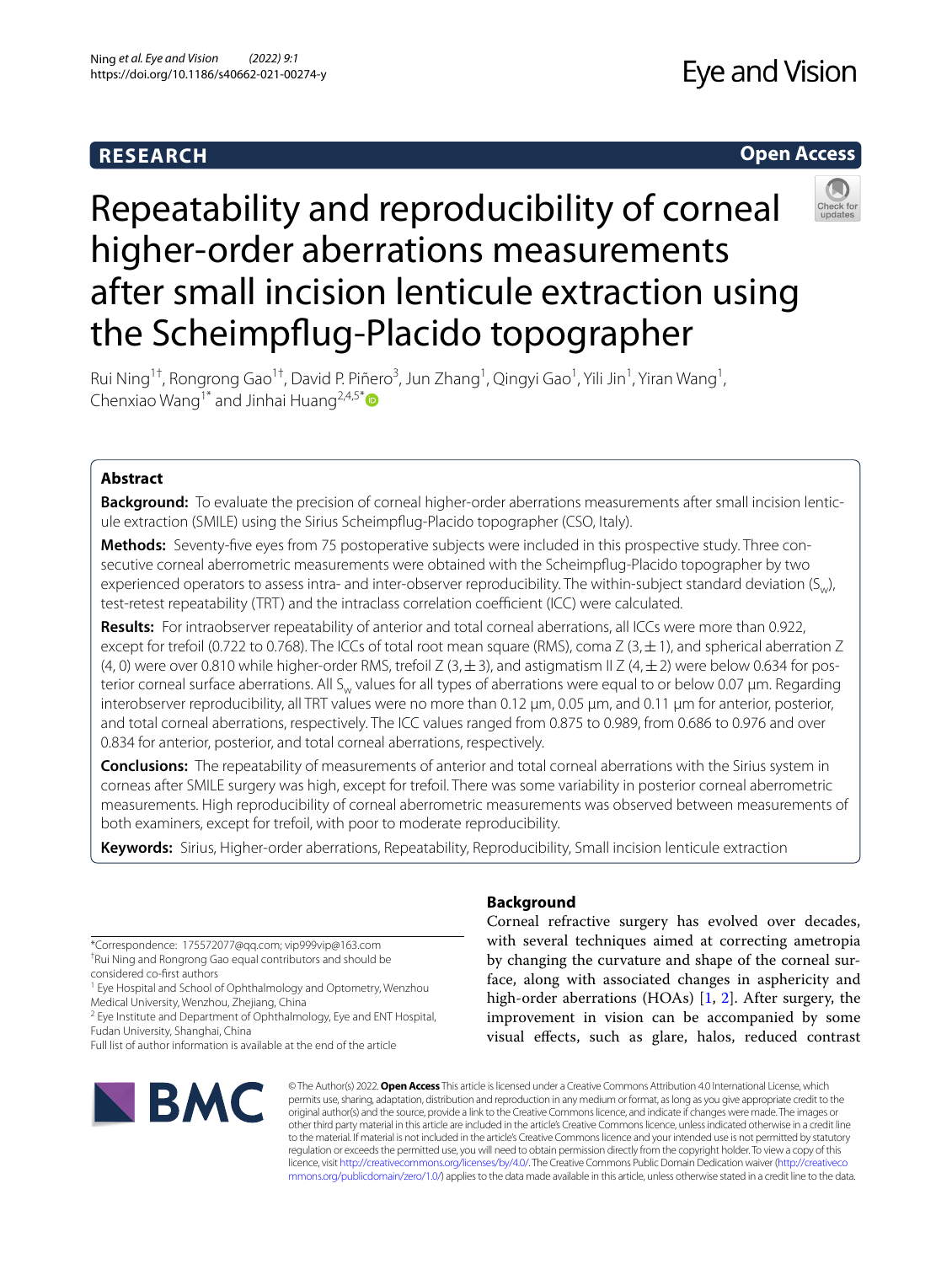sensitivity, and poor night vision [\[3](#page-7-2), [4\]](#page-7-3). Analysis of corneal aberrations is helpful to guide and predict the longterm visual quality after operation. An accurate and comprehensive understanding of corneal morphology is of great signifcance for preoperative screening, postoperative follow-up, and safety assessment of corneal refractive surgery.

The Sirius system (CSO, Firenze, Italy) is a tomographer for clinical use based on Scheimpfug imaging technology combined with Placido-based refection. Several attempts have been made to certify the good intrasession repeatability and reproducibility of anterior segment measurements provided by this device  $[5-8]$  $[5-8]$ . The change of corneal morphology caused by refractive surgery and the increase of the severity of keratoconus might lead to the decrease of measurement repeatability and consist-ency for most of anterior segment parameters [[9–](#page-7-6)[12](#page-7-7)]. Jin et al. [[9\]](#page-7-6) reported that corneal refractive surgery changed the postoperative interdevice diferences in corneal curvature measurements and reduced interdevice agreement of four diferent devices. It is therefore uncertain whether the accuracy of the aberration measurement associated to corneal irregularity is consistent with other anterior segment parameters. Ortiz et al. [[13](#page-7-8)] indicated that the repeatability of the Zernike coefficients of corneal aberrometry tended to improve with increasing keratoconus stage using a Placido-disk device. Savini et al. [[8\]](#page-7-5) evaluated the repeatability of corneal spherical aberration measured with the Sirius system and found higher intraclass correlation coefficient (ICC) in eyes after photorefractive keratectomy (PRK) or laser in situ keratomileusis (LASIK) (ICC 0.980) and keratoconus eyes (ICC 0.981) than in normal eyes (ICC 0.806). Similar outcomes were presented by Bayhan et al. [\[14](#page-7-9)], obtaining higher ICCs of anterior and posterior corneal aberrations in keratoconus eyes compared with normal eyes. Despite these studies, there was a lack of research on the precision (repeatability and reproducibility) of corneal aberration measurement in patients after small incision lenticule extraction (SMILE). A change in HOAs of 0.05 μm can decrease visual acuity [[15](#page-7-10)] although most previous studies on corneal aberrations have considered the anterior surface only. The SMILE surgical technique, as any other corneal refractive surgery procedure, alters the compensation mechanism for spherical aberration and HOAs between anterior and posterior surfaces of the cornea. Thus, an accurate analysis of corneal aberrations after SMILE cannot ignore the posterior surface. The aim of the current study was to assess the repeatability and interobserver reproducibility of Scheimpfug-Placido topography measurements of anterior, posterior, and total corneal aberrations after SMILE. To our knowledge, this is the frst study to evaluate this issue.

## **Methods**

## **Patient**

The study was conducted at the Eye Hospital of Wenzhou Medical University, Wenzhou, China. All patients were informed in advance regarding the purpose of the study and signed an informed consent following the tenets of the Helsinki Declaration. Patients after SMILE were enrolled in our study. All patients recovered well after operation with stable refraction, and one eye of each patient was randomly selected for the study. The minimum time since surgery prior to inclusion was 3 months. Exclusion criteria were history of other intraocular surgeries or ocular trauma, severe dry eye, conjunctivitis, ocular infection and other corneal diseases, any active systemic disease, or the use of systemic drugs that may afect corneal wound healing.

## **Surgical technique**

One experienced surgeon performed all surgeries using the 500-kHz VisuMax femtosecond laser (Carl Zeiss Meditec, Jena, Germany). Surgeries were performed under topical anesthesia and patients were asked to fixate on a blinking light. The eyeball was fixed with a negative pressure suction ring, and the posterior lamellar surface of the refractive procedure was performed frst. Next, a side-cut at the outer border of the lamellar dissection was performed. Finally, the cap scanned from the center to the periphery was started to make a  $1.8-2.0$  mm corneal incision. Then, the refractive lenticule of the intrastromal corneal tissue was extracted through the small side-cut. One drop of tobramycin dexamethasone and levofoxacin 0.5% was applied immediately after surgery.

## **Topographic measurement procedure**

To ensure the accuracy of the measurement, all measurements were carried out in a dim room, without induction of pharmacological mydriasis. Patients were instructed to sit in front of the instrument, and the seat height was adjusted to make the patient sit comfortably. Then, the mandible was properly placed on the mandibular support, with forehead contacting with the forehead support, and with an adjustment of the mandibular height to be aligned with the outer canthus line. Subjects were asked to fxate on the target of the instrument after full blinking. To evaluate the intraobserver repeatability and interobserver reproducibility, two skilled operators obtained three measurements in a random order. The quality of the acquired image was over the minimum percentage required by the instrument criteria: Scheimpfug image coverage≥90%, Scheimpfug image reliability≥90%,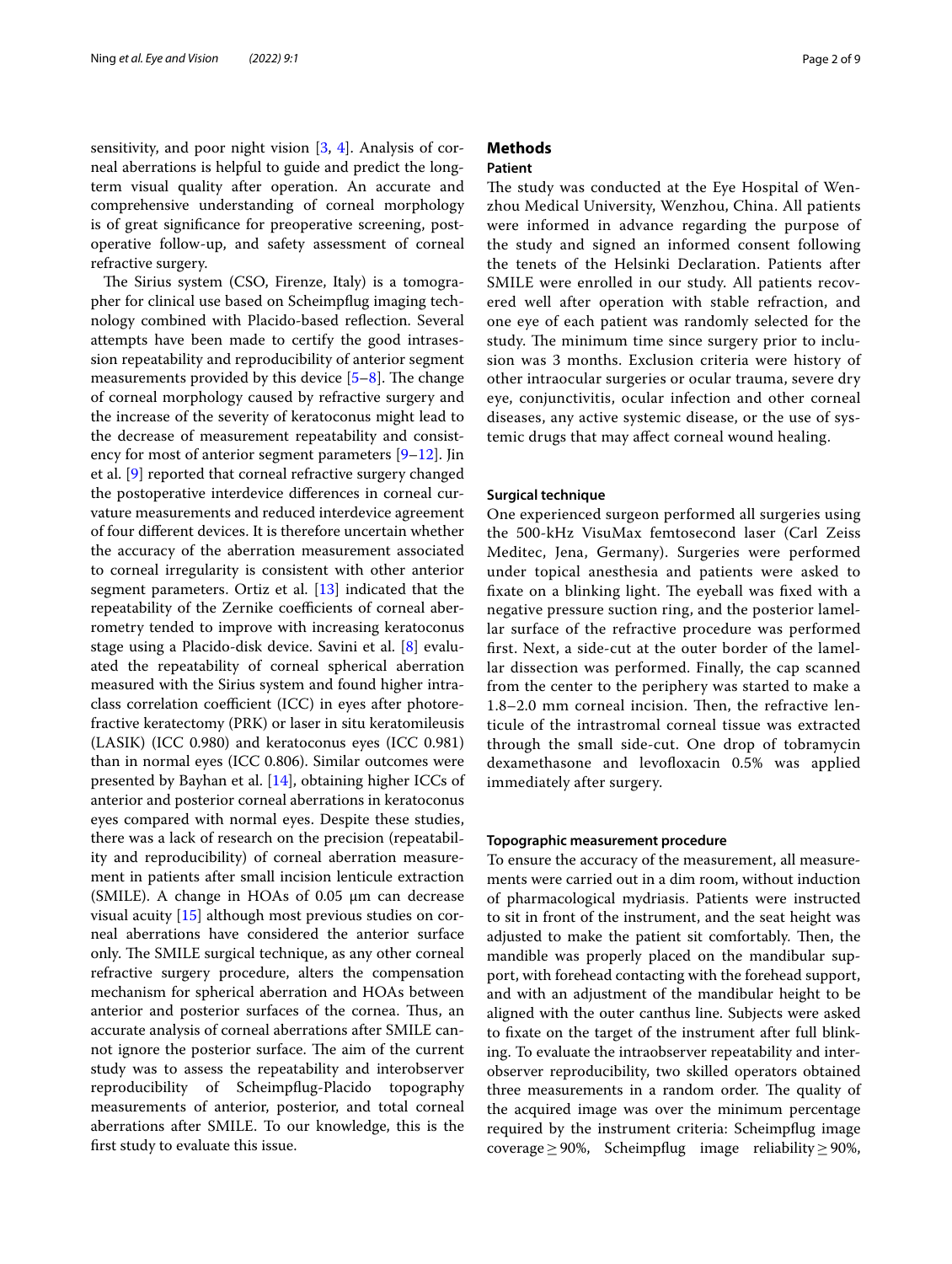corneal projection center positioning≥90%, and corneal projection coverage≥85%.

## **Topography measurement system**

The Sirius system is a tomography device that combines two technologies, a Scheimpfug rotating camera and Placido-disk reflection topography. There are proprietary methods to merge the anterior surface data from Placido and Scheimpfug images. Data for the posterior corneal surface is derived only from Scheimpfug imaging. It enables rapid acquisition and processing of 25 radial sections of the cornea and anterior chamber, which provides curvature data of anterior and posterior corneal surfaces, corneal pachymetry, and corneal wavefront. The program associated with the device permits conducting an analysis of the wavefront aberrations generated by the cornea using Zernike polynomial analysis. In addition, this aberrometric analysis can be obtained for the total cornea (considering both anterior and posterior surfaces), for the anterior surface only and also for the posterior corneal surface  $[14]$  $[14]$ . Figure [1](#page-2-0) shows the output of wavefront analysis provided by the Sirius device.

In this study, the following parameters were recorded and evaluated: astigmatism II Z  $(4, \pm 2)$ , trefoil Z  $(3, \pm 3)$ , coma Z  $(3, \pm 1)$ , spherical aberration Z  $(4, 0)$ , high-order root mean square (RMS) and total RMS up to 7th order in Sirius system. All these parameters were calculated for a 6.0 mm diameter area of analysis  $[14, 16-19]$  $[14, 16-19]$  $[14, 16-19]$  $[14, 16-19]$  $[14, 16-19]$ . The unit of measure is microns.

## **Statistical analysis**

Statistical analysis was performed using SPSS software (version 21.0, IBM Corporation, USA). The intraobserver repeatability and interobserver reproducibility were assessed by means of the following statistical variables: within-subject standard deviation  $(S_w)$ , test-retest repeatability (TRT) and ICC. The  $S_w$  is a simple method of calculating the size of the measurement error. The TRT is obtained by multiplying  $S_w$  by 2.77, which represents the error range of repeated measurements in 95% of the observations  $[20]$  $[20]$ . The ICC is an analysis of variance-based type of correlation which represents the consistency of datasets of repeated measurements. The ICC values range from 0 to 1 and the closer the ICC is to 1, the better the measurement consistency is  $[21]$ .

## **Results**

Seventy-fve eyes of 75 patients (51 men) that had undergone SMILE surgery were included. Age of patients ranged from 18 to 41 years  $(23.35 \pm 5.61$  years). The preoperative mean spherical equivalent refraction was−4.72 $\pm$ 1.51 diopters (D) (range−8.625 to−2.00 D). The postoperative uncorrected distance visual acuity at the moment where the experiment was conducted was−0.08±0.06 logMAR (range−0.18 to 0.10 logMAR).

## **Intraobserver repeatability**

Tables [1](#page-3-0), [2](#page-3-1) and [3](#page-4-0) show separately the intraobserver repeatability data corresponding to anterior, posterior, and total corneal aberrations, respectively. All  $S_w$  values for all

<span id="page-2-0"></span>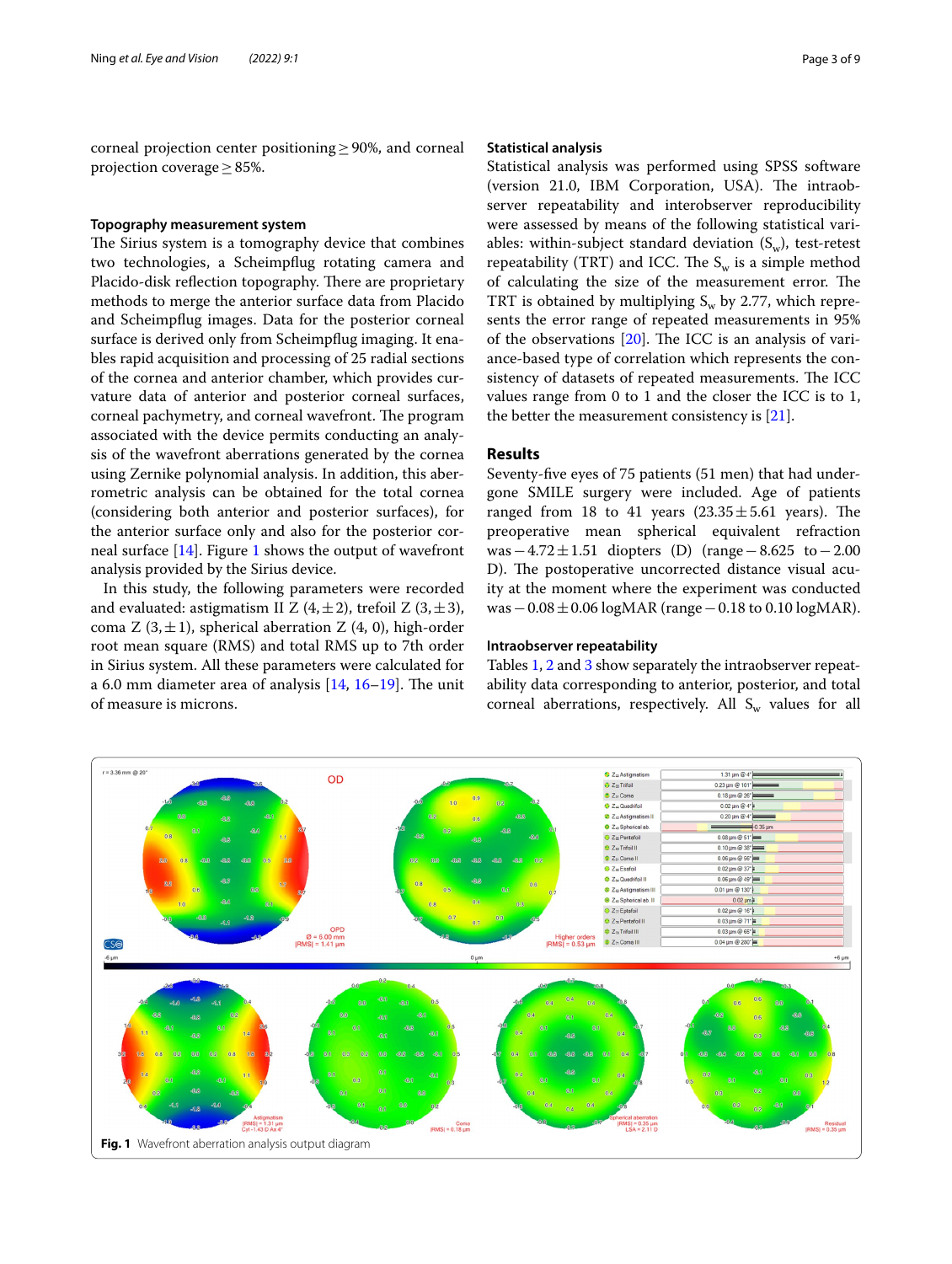| Parameter                | Operator        | Mean $\pm$ SD (µm) | $S_{w}(\mu m)$ | TRT (µm) | ICC (95% CI)           |
|--------------------------|-----------------|--------------------|----------------|----------|------------------------|
| <b>Total RMS</b>         | 1st             | $1.27 \pm 0.42$    | 0.05           | 0.14     | $0.985(0.979 - 0.990)$ |
|                          | 2 <sub>nd</sub> | $1.29 \pm 0.42$    | 0.07           | 0.19     | $0.973(0.961 - 0.982)$ |
| Higher-order RMS         | 1st             | $0.63 \pm 0.18$    | 0.03           | 0.10     | $0.964(0.948 - 0.976)$ |
|                          | 2 <sub>nd</sub> | $0.64 \pm 0.18$    | 0.04           | 0.10     | $0.960(0.942 - 0.973)$ |
| Coma $Z(3,\pm 1)$        | 1st             | $0.36 \pm 0.20$    | 0.04           | 0.10     | $0.967(0.952 - 0.978)$ |
|                          | 2nd             | $0.36 \pm 0.20$    | 0.04           | 0.10     | $0.967(0.952 - 0.978)$ |
| Trefoil $Z$ (3, $\pm$ 3) | 1st             | $0.17 \pm 0.08$    | 0.04           | 0.12     | $0.768(0.682 - 0.838)$ |
|                          | 2 <sub>nd</sub> | $0.19 \pm 0.09$    | 0.05           | 0.13     | $0.763(0.676 - 0.834)$ |
| SAZ(4,0)                 | 1st             | $0.40 \pm 0.12$    | 0.02           | 0.06     | $0.969(0.955 - 0.980)$ |
|                          | 2 <sub>nd</sub> | $0.40 \pm 0.12$    | 0.02           | 0.06     | $0.967(0.953 - 0.978)$ |
| Ast II $Z$ (4, $\pm$ 2)  | 1st             | $0.13 \pm 0.09$    | 0.02           | 0.06     | $0.951(0.929 - 0.967)$ |
|                          | 2 <sub>nd</sub> | $0.14 \pm 0.09$    | 0.02           | 0.07     | $0.931(0.900 - 0.953)$ |

## <span id="page-3-0"></span>**Table 1** Intraobserver repeatability outcomes for anterior corneal aberrations

 $SD$ =standard deviation;  $S_w$ =within-subject standard deviation; *TRT* = test-retest repeatability (2.77  $S_w$ ); *ICC* = intraclass correlation coefficient; *RMS* = root mean square; *SA*=spherical aberration; *Ast*=astigmatism

<span id="page-3-1"></span>**Table 2** Intraobserver repeatability outcomes for posterior corneal aberrations

| Parameter                | Operator        | Mean $\pm$ SD (µm) | $S_w(\mu m)$ | TRT (µm) | ICC (95% CI)           |
|--------------------------|-----------------|--------------------|--------------|----------|------------------------|
| <b>Total RMS</b>         | 1st             | $0.36 \pm 0.11$    | 0.02         | 0.06     | $0.957(0.938 - 0.971)$ |
|                          | 2 <sub>nd</sub> | $0.36 \pm 0.11$    | 0.02         | 0.06     | $0.953(0.932 - 0.968)$ |
| Higher-order RMS         | 1st             | $0.11 \pm 0.03$    | 0.02         | 0.07     | $0.597(0.474 - 0.706)$ |
|                          | 2 <sub>nd</sub> | $0.11 \pm 0.03$    | 0.03         | 0.07     | $0.526(0.394 - 0.649)$ |
| Coma $Z(3,\pm 1)$        | 1st             | $0.03 \pm 0.02$    | 0.01         | 0.02     | $0.927(0.895 - 0.950)$ |
|                          | 2 <sub>nd</sub> | $0.03 \pm 0.02$    | 0.01         | 0.02     | $0.892(0.847 - 0.927)$ |
| Trefoil $Z$ (3, $\pm$ 3) | 1st             | $0.06 \pm 0.03$    | 0.03         | 0.08     | $0.432(0.292 - 0.569)$ |
|                          | 2 <sub>nd</sub> | $0.06 \pm 0.03$    | 0.03         | 0.09     | $0.305(0.161 - 0.455)$ |
| SAZ(4,0)                 | 1st             | $0.02 \pm 0.02$    | 0.01         | 0.02     | $0.810(0.738 - 0.869)$ |
|                          | 2 <sub>nd</sub> | $0.02 \pm 0.01$    | 0.01         | 0.02     | $0.853(0.794 - 0.899)$ |
| Ast II $Z$ (4, $\pm$ 2)  | 1st             | $0.02 \pm 0.01$    | 0.01         | 0.02     | $0.634(0.518 - 0.735)$ |
|                          | 2 <sub>nd</sub> | $0.02 \pm 0.01$    | 0.01         | 0.02     | $0.585(0.461 - 0.697)$ |

*SD* = standard deviation; *S<sub>w</sub>* = within-subject standard deviation; *TRT* = test-retest repeatability (2.77 S<sub>w</sub>); *ICC* = intraclass correlation coefficient; *RMS* = root mean square; *SA*=spherical aberration; *Ast*=astigmatism

types of aberrations were equal to or below 0.07 μm. For the anterior corneal aberrometric data (Table [1](#page-3-0)), the TRT values ranged from 0.06 to 0.19 μm, and ICC values were over 0.93, except for trefoil components (0.768 and 0.763). For the posterior corneal aberrometric data (Table [2\)](#page-3-1), the  $S_w$  of each aberrometric parameter was less than 0.03  $\mu$ m. The TRT values were below  $0.09 \mu m$  and the ICCs ranged from 0.305 to 0.957, with values over 0.810 for total RMS, coma Z  $(3, \pm 1)$ , and spherical aberration Z  $(4, 0)$  coefficients, and values below 0.634 for high-order RMS, trefoil Z  $(3, \pm 3)$ , and astigmatism II Z  $(4, \pm 2)$  coefficients. Regarding total corneal aberrations (Table [3\)](#page-4-0), the ICC for the trefoil component  $Z(3, \pm 3)$  had the lowest value, with

the rest of ICCs being of more than 0.922. The TRT values were always below 0.19 μm.

## **Interobserver reproducibility**

Tables [4,](#page-4-1) [5](#page-4-2), [6](#page-5-0) display mean values,  $S_w$ , TRT and ICCs of the corneal aberrometric data obtained by the two observers. All TRT values of interobserver reproducibility were excellent because of their low variability, being no more than 0.12 μm, 0.05 μm, and 0.11 μm for anterior, posterior, and total corneal aberrometric data, respectively. The ICC values ranged from  $0.875$  to  $0.989$  for anterior corneal aberrations, and 0.686 to 0.976 for posterior corneal aberrations. The analysis of the interobserver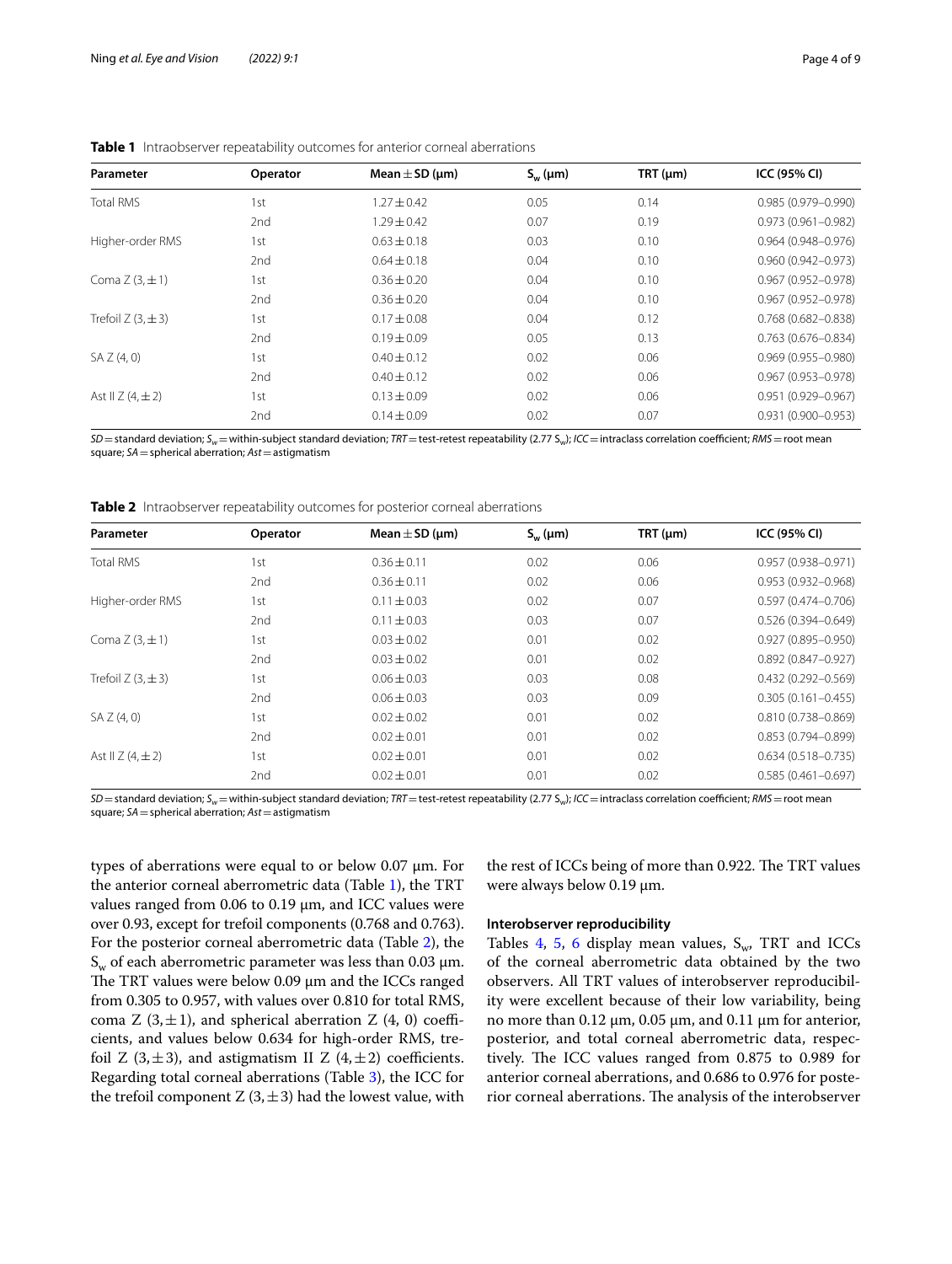| Parameter                | Operator        | Mean $\pm$ SD ( $\mu$ m) | $S_{w}(\mu m)$ | TRT (µm) | <b>ICC (95% CI)</b>    |
|--------------------------|-----------------|--------------------------|----------------|----------|------------------------|
| <b>Total RMS</b>         | 1st             | $1.01 \pm 0.33$          | 0.05           | 0.14     | $0.979(0.969 - 0.986)$ |
|                          | 2 <sub>nd</sub> | $1.03 \pm 0.33$          | 0.07           | 0.19     | $0.957(0.937 - 0.971)$ |
| Higher-order RMS         | 1st             | $0.62 \pm 0.18$          | 0.03           | 0.10     | $0.964(0.947 - 0.976)$ |
|                          | 2 <sub>nd</sub> | $0.63 \pm 0.18$          | 0.04           | 0.11     | $0.953(0.932 - 0.968)$ |
| Coma $Z(3,\pm 1)$        | 1st             | $0.35 \pm 0.19$          | 0.04           | 0.10     | $0.965(0.949 - 0.977)$ |
|                          | 2nd             | $0.34 \pm 0.20$          | 0.04           | 0.12     | $0.955(0.935 - 0.970)$ |
| Trefoil $Z$ (3, $\pm$ 3) | 1st             | $0.17 \pm 0.09$          | 0.05           | 0.14     | $0.722(0.624 - 0.803)$ |
|                          | 2nd             | $0.19 \pm 0.09$          | 0.05           | 0.15     | $0.722(0.625 - 0.803)$ |
| SAZ(4,0)                 | 1st             | $0.38 \pm 0.12$          | 0.02           | 0.06     | $0.967(0.953 - 0.978)$ |
|                          | 2nd             | $0.38 \pm 0.12$          | 0.02           | 0.07     | $0.964(0.948 - 0.976)$ |
| Ast II $Z$ (4, $\pm$ 2)  | 1st             | $0.14 \pm 0.09$          | 0.02           | 0.06     | $0.944(0.919 - 0.962)$ |
|                          | 2 <sub>nd</sub> | $0.14 \pm 0.09$          | 0.03           | 0.07     | $0.922(0.888 - 0.947)$ |

## <span id="page-4-0"></span>**Table 3** Intraobserver repeatability outcomes for total corneal aberrations

 $SD$ =standard deviation;  $S_w$ =within-subject standard deviation; *TRT* = test-retest repeatability (2.77  $S_w$ ); *ICC* = intraclass correlation coefficient; *RMS* = root mean square; *SA*=spherical aberration; *Ast*=astigmatism

<span id="page-4-1"></span>**Table 4** Interobserver reproducibility for anterior corneal aberrations between the two observers

| Parameter               | Mean $\pm$ SD (µm) | $S_{w}(\mu m)$ | TRT (µm) | ICC (95% CI)           |
|-------------------------|--------------------|----------------|----------|------------------------|
| <b>Total RMS</b>        | $1.28 \pm 0.42$    | 0.04           | 0.12     | $0.989(0.982 - 0.993)$ |
| Higher-order RMS        | $0.64 \pm 0.18$    | 0.02           | 0.07     | $0.983(0.973 - 0.989)$ |
| Coma $Z(3,\pm 1)$       | $0.36 \pm 0.20$    | 0.03           | 0.07     | $0.984(0.974 - 0.990)$ |
| Trefoil Z $(3, \pm 3)$  | $0.18 + 0.08$      | 0.03           | 0.08     | $0.875(0.802 - 0.921)$ |
| SAZ(4,0)                | $0.40 \pm 0.12$    | 0.01           | 0.03     | $0.989(0.983 - 0.993)$ |
| Ast II $Z$ (4, $\pm$ 2) | $0.13 \pm 0.09$    | 0.01           | 0.04     | $0.974(0.960 - 0.984)$ |

*SD*=standard deviation; *Sw*=within-subject standard deviation; *TRT*=test-retest repeatability (2.77 Sw); *ICC*=intraclass correlation coefcient; *RMS*=root mean square; *SA*=spherical aberration; *Ast*=astigmatism

<span id="page-4-2"></span>**Table 5** Interobserver reproducibility for posterior corneal aberrations between the two observers

| Parameter               | Mean $\pm$ SD (µm) | $S_{w}$ (µm) | TRT (µm) | ICC (95% CI)           |
|-------------------------|--------------------|--------------|----------|------------------------|
| <b>Total RMS</b>        | $0.36 \pm 0.11$    | 0.02         | 0.05     | $0.976(0.962 - 0.985)$ |
| Higher-order RMS        | $0.11 \pm 0.03$    | 0.01         | 0.04     | $0.845(0.766 - 0.899)$ |
| Coma $Z(3,\pm 1)$       | $0.03 + 0.02$      | 0.00         | 0.01     | $0.967(0.948 - 0.979)$ |
| Trefoil Z $(3, \pm 3)$  | $0.06 \pm 0.03$    | 0.02         | 0.05     | $0.686(0.544 - 0.789)$ |
| SAZ(4,0)                | $0.02 + 0.02$      | 0.01         | 0.01     | $0.886(0.826 - 0.926)$ |
| Ast II $Z$ (4, $\pm$ 2) | $0.02 + 0.01$      | 0.00         | 0.01     | $0.819(0.728 - 0.882)$ |
|                         |                    |              |          |                        |

 $SD$  = standard deviation;  $S_w$  = within-subject standard deviation;  $TRT$  = test-retest repeatability (2.77  $S_w$ );  $/$ C = intraclass correlation coefficient;  $RMS$  = root mean square; *SA*=spherical aberration; *Ast*=astigmatism

reproducibility of total corneal aberrations showed that most of ICCs were over 0.979, except for trefoil (0.834).

## **Discussion**

The demand of improvement for visual quality has gained importance in step with the advances in refractive surgery technology. However, laser refractive surgery to eliminate low refractive errors could cause irregular changes of the corneal surface, with the induction of HOAs, which adversely afects the postoperative visual function  $[22-24]$  $[22-24]$  $[22-24]$ . Several studies  $[25-27]$  $[25-27]$  have demonstrated that total HOAs, coma and spherical aberration increase signifcantly after SMILE procedures. For this reason, accurate HOAs measurement is essential for evaluating the potential impact of surgery in visual quality. Previous studies [[5–](#page-7-4)[7](#page-7-11)] have already reported good to excellent intrasession repeatability and reproducibility of anterior segment measurements obtained with the Sirius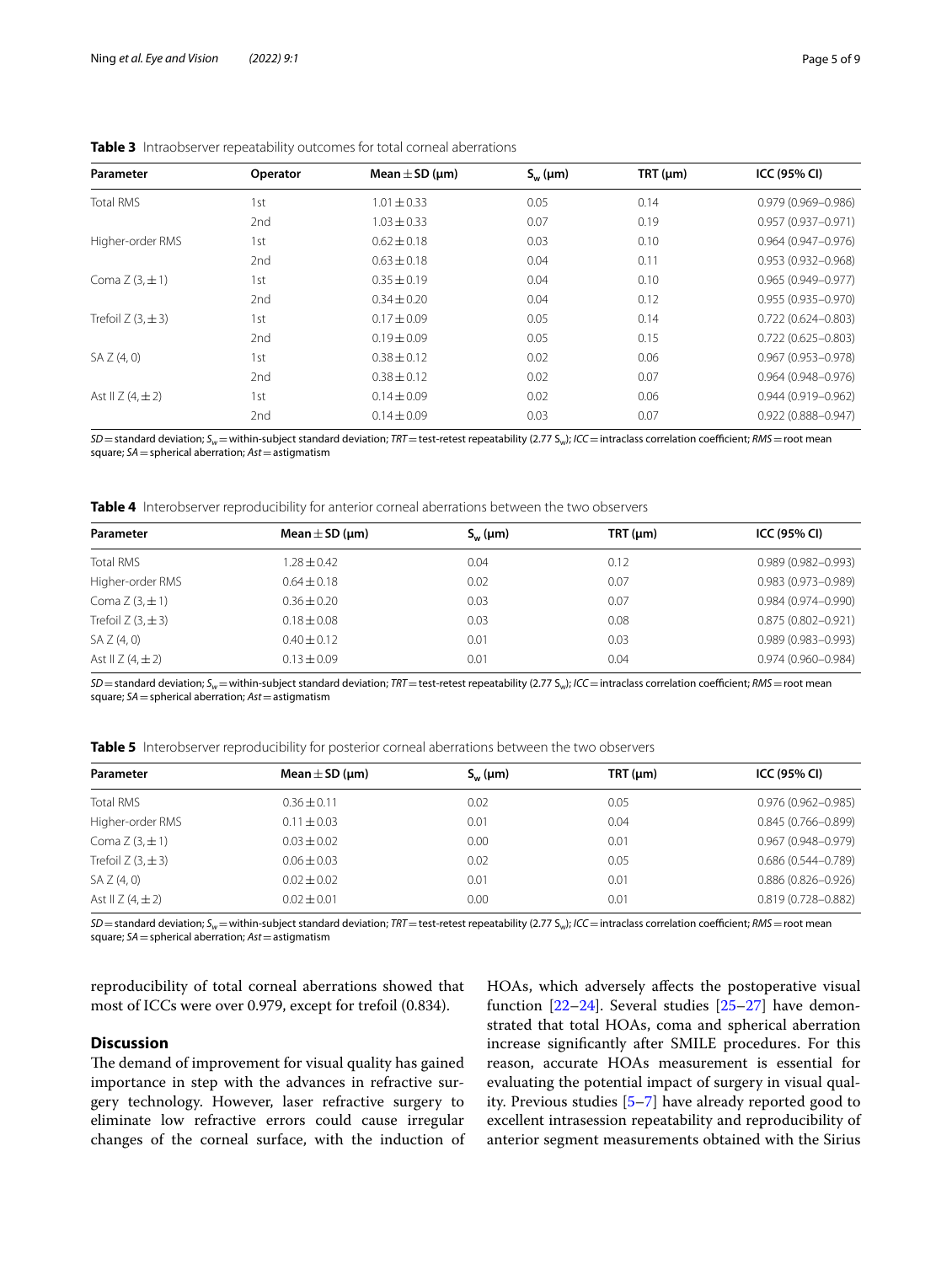| Parameter                | Mean $\pm$ SD (µm) | $S_{w}(\mu m)$ | TRT (µm) | ICC (95% CI)           |  |
|--------------------------|--------------------|----------------|----------|------------------------|--|
| <b>Total RMS</b>         | $1.02 \pm 0.33$    | 0.04           | 0.11     | $0.987(0.978 - 0.992)$ |  |
| Higher-order RMS         | $0.62 \pm 0.18$    | 0.02           | 0.07     | 0.981 (0.970-0.988)    |  |
| Coma $Z(3,\pm 1)$        | $0.35 \pm 0.20$    | 0.03           | 0.08     | $0.979(0.968 - 0.987)$ |  |
| Trefoil $Z$ (3, $\pm$ 3) | $0.18 \pm 0.09$    | 0.04           | 0.10     | $0.834(0.744 - 0.893)$ |  |
| SAZ(4,0)                 | $0.38 \pm 0.12$    | 0.01           | 0.04     | $0.989(0.983 - 0.993)$ |  |
| Ast II $Z$ (4, $\pm$ 2)  | $0.14 \pm 0.09$    | 0.02           | 0.04     | $0.985(0.954 - 0.982)$ |  |
|                          |                    |                |          |                        |  |

<span id="page-5-0"></span>**Table 6** Interobserver reproducibility for total corneal aberrations between the two observers

*SD* = standard deviation;  $S_w$  = within-subject standard deviation; *TRT* = test-retest repeatability (2.77 S<sub>w</sub>); *ICC* = intraclass correlation coefficient; *RMS* = root mean square; *SA*=spherical aberration; *Ast*=astigmatism

system in healthy, post-refractive surgery (PRK/LASIK) and keratoconus patients. Our study enrolled 75 eyes that had undergone laser corneal refractive surgery with another type of technique, SMILE surgery. To explore the precision of corneal morphology measurements in more detail and comprehensively, this study was designed to evaluate the aberrations of the anterior and posterior surface as well as the total cornea with Sirius Scheimpfug-Placido topographer.

#### **Intraobserver repeatability**

In this study, the repeatability of anterior corneal aberrations was excellent, with ICCs for all types of aberrations being more than 0.931 and  $S_w$  values being lower than 0.07 μm, except for trefoil. In any case, the level of repeatability for trefoil components was also acceptable, with ICC of 0.768 for the frst operator and 0.763 for the second operator. Bayhan et al. [\[14](#page-7-9)] found the similar results with the Sirius device, obtaining good repeatability for anterior corneal aberrations in normal eyes, with ICCs ranging from 0.678 to 0.976 for astigmatism II Z  $(4,\pm 2)$ , trefoil Z  $(3,\pm 3)$ , coma Z  $(3,\pm 1)$ , spherical aberration  $Z$  (4, 0), higher-order RMS and total RMS. The only difference was that  $S_w$  values of Zernike coefficients corresponding to astigmatism II were lower (0.02 μm) in our study. As with previous studies [[13,](#page-7-8) [14](#page-7-9), [28](#page-8-8)] assessing the consistency of corneal spherical aberration measurements in healthy eyes, the repeatability associated to this Zernike coefficient was higher than that corresponding to other aberrometric components. The mean value of corneal high-order RMS was  $0.63 \pm 0.18$  µm here, which was a higher magnitude than that reported in a previous study for healthy eyes  $(0.41 \pm 0.06 \mu m)$  using the same Scheimpfug-Placido topographer [\[14](#page-7-9)]. As expected according to previous literature, HOAs of the anterior corneal surface are increased after SMILE.

The difference in refractive index between the cornea and the aqueous humor is approximately 10% of the difference of indexes between cornea and air. It is, therefore, likely that the anterior corneal surface makes a signifcant

contribution to ocular aberrations [\[29](#page-8-9)[–31](#page-8-10)]. Because of this, it was expected that ICCs of total corneal aberrations were similar to those corresponding to the anterior surface (Table [3\)](#page-4-0). The  $S_w$  of spherical aberration was the lowest (0.02 μm) in our study for both anterior and total corneal calculations. Then, it can be considered as an optical efective reference, especially for those surgeons that implant aspheric IOLs [[32](#page-8-11)]. The trefoil Z  $(3,\pm 3)$ components showed the worst ICC value (0.722) and a high  $S_{w}$  (0.14  $\mu$ m). Similar results were reported by Aramberri et al. [\[18\]](#page-8-12) and Cervino et al. [[17\]](#page-8-13), who investigated the repeatability and reproducibility of the Scheimpfug imaging-based Pentacam and Galilei systems in healthy eyes. They found moderate to high precision in coma Z  $(3, \pm 1)$  and spherical aberration Z  $(4, 0)$  coefficients  $(ICC=0.74-0.915)$ , with the worst results for trefoil Z  $(3, \pm 3)$  (ICCs of 0.478 and 0.552). Cervino et al. [[17](#page-8-13)] indicated that the reason for this variability might be the incomplete eye opening during the measurement procedure, causing the outliers of superior periphery, which especially affected the 90-degree coma coefficient and both trefoil coefficients. Our results also demonstrated that the total RMS had the highest ICC value associated (0.979). The mean total corneal high-order RMS obtained with the Scheimpflug-Placido device was  $0.63 \pm 0.18$  µm in our study, a value close to that reported by Ventura et al. [[33\]](#page-8-14) (0.63  $\pm$  0.77  $\mu$ m) using Placido topographer and lower than that obtained  $(0.93 \pm 0.37 \,\mu m)$  using the dual Scheimpfug device in post-refractive surgery (PRK/ LASIK) eyes.

Compared to the previous studies in healthy eyes [[17](#page-8-13), [18\]](#page-8-12), our results showed better repeatability. The increase within acceptable levels of aberrations and irregularity of the cornea after the laser refractive surgery procedure may account for this better repeatability. These trends were in agreement with other studies [\[13](#page-7-8), [14](#page-7-9), [34](#page-8-15)], in which the results also showed better repeatability in irregular corneas compared to healthy eyes. In one study performing the repeatability analysis using keratoconus eyes, the authors concluded that the magnitude of HOAs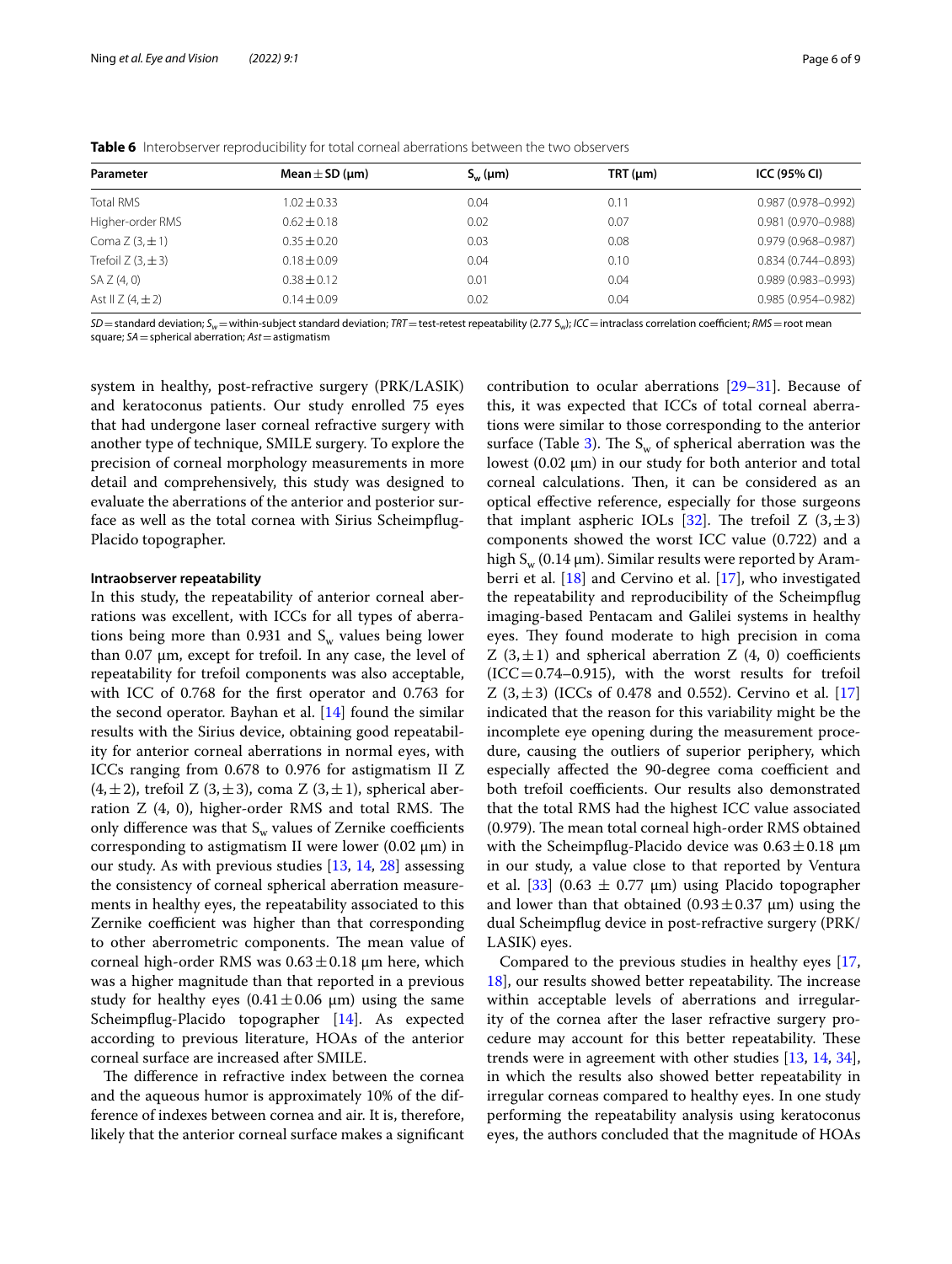were higher and could be clearly defned, being this a possible cause of more repeatable and useful measurements for the disease classifcation [\[13](#page-7-8)].

A previous study by Li et al. [\[35](#page-8-16)] indicated that the posterior corneal surface played an important role in compensating for the spherical aberration of the anterior surface of the cornea. There were few reports on repeatability of posterior corneal aberrometric measurements to this date [\[19,](#page-8-1) [34](#page-8-15)]. None of them have enrolled patients after SMILE. In our study, the  $S_w$  corresponding to each aberration of the posterior corneal surface was below 0.03  $\mu$ m. The ICCs ranged from 0.432 to 0.957 for the frst operator and from 0.305 to 0.953 for the second operator. Good precision values were only found for total RMS, coma Z  $(3, \pm 1)$  and spherical aberration Z  $(4, 0)$ . However, for high-order RMS, trefoil Z  $(3, \pm 3)$  and astigmatism II  $Z$  (4,  $\pm$  2), more limited ICCs were obtained. In general, the central coefficients of the Zernike pyramidal diagram showed better intraobserver repeatability. The ICCs for coma  $(0.892-0.927)$  were better than those corresponding to trefoil (0.305–0.432) in the 3rd order and ICCs for spherical aberration (0.810–0.853) were better than those corresponding to astigmatism II (0.585–0.634) in the 4th order. Similar outcomes were also presented in former studies. In a study conducted by Bayhan et al.  $[14]$  $[14]$ , the ICCs for posterior corneal coma (0.824) and spherical aberration (0.822) were better than those corresponding to trefoil (0.802) and astigmatism II (0.691) in healthy eyes. Similar results were also found in the study by Piñero et al.  $[19]$  $[19]$  $[19]$ , in which the repeatability of Zernike coefficients was better for the aberrometric defects of the center of the Zernike pyramid than for those corresponding to the periphery of the Zernike pyramid at the 3rd and 4th order when using the Pentacam Scheimpfug imaging system in normal eyes (ICC>0.943 for coma and spherical aberration,  $ICC<0.887$  for astigmatism II and trefoil). De Jong et al. [[28](#page-8-8)] also reported that the Galilei G2 and Pentacam HR instruments provided similar and good repeatability in measuring the posterior corneal shape, except for oblique astigmatism and the two trefoil terms in the healthy eye. Furthermore, these results suggested that the ICCs of the Zernike coeffcients describing the posterior corneal aberrations were lower compared with their anterior counterparts when comparing with the anterior corneal aberrations in our current study. Although the  $S_w$  and TRT values were lower for posterior corneal aberrometric data than those corresponding to the anterior surface, diferences may be of little clinical relevance due to the small magnitude of such variability. In any case, one reason for this higher variability of posterior corneal aberrometric measurements may be in relation to the signifcantly lower magnitude of these aberrations compared to the anterior corneal surface, representing any small change that resulting in a signifcant level of variability. Additionally, the reason for the poor repeatability of posterior corneal aberrometric data might be the inadequate characterization of posterior corneal aberrations with Zernike polynomial expansion due to subtle movements during scanning [\[14](#page-7-9)]. More studies are still needed to overcome these potential limitations.

## **Interobserver reproducibility**

Regarding the reproducibility results of the corneal aberrometric components analyzed by both observers in our study, all  $S_w$  values for all types of aberrations were equal to or below  $0.04 \mu$ m. The reliability analysis showed ICCs ranging from 0.834 to 0.989 for anterior and total corneal aberrations, with the lowest ICC value for the trefoil component  $Z(3, \pm 3)$ , suggesting excellent interobserver reproducibility except for trefoil. Concerning posterior corneal aberrometric data, ICCs of total RMS and coma Z  $(3, \pm 1)$  were 0.976 and 0.967, also indicating excellent interobserver reproducibility. These results were better than those from a previous study conducted by Sideroudi et al. [\[34](#page-8-15)] evaluating the reproducibility of Pentacamderived posterior aberrations measurements in both normal and ectatic corneas, with coma, coma-like and HOA RMS showing acceptable reliability. Moreover, the excellent interobserver reproducibility observed in our series was consistent with that previously reported for other anterior segment parameters [\[7](#page-7-11), [36\]](#page-8-17). Hernandez et al. [\[7](#page-7-11)] analyzed the cornea and anterior segment using the Sirius system, obtaining ICC values of more than 0.9 for all of the measured variables. Bao et al. [[36](#page-8-17)] who evaluated the reproducibility of posterior corneal surface measurement using the Sirius system also reported high reproducibility for posterior corneal surface measurement in normal eyes. To our knowledge, this is the frst report that evaluates the reproducibility of Sirius measurements of corneal aberrations in post-SMILE eyes.

It should be noted that there are some factors that may account for the signifcantly decreased precision, such as misalignment or movement during scanning, short acquisition time, pupil translation [\[37\]](#page-8-18), and tear flm instability. Current results indicate that the repeatability and reproducibility of trefoil were the worst. The reason might be incomplete eye opening during the measurement procedure, which limited acquisition of the superior cornea. Certain instruments with diferent principles show a similar phenomenon. Previous studies found similar results with the Scheimpfug imaging-based topographer  $[14]$ , new pyramid wavefront sensor  $[38]$  $[38]$ , and Hartmann-Shack aberrometer [[39\]](#page-8-20). We also acknowledge that patients included in this study were young and well-coordinated, with a successful recovery after SMILE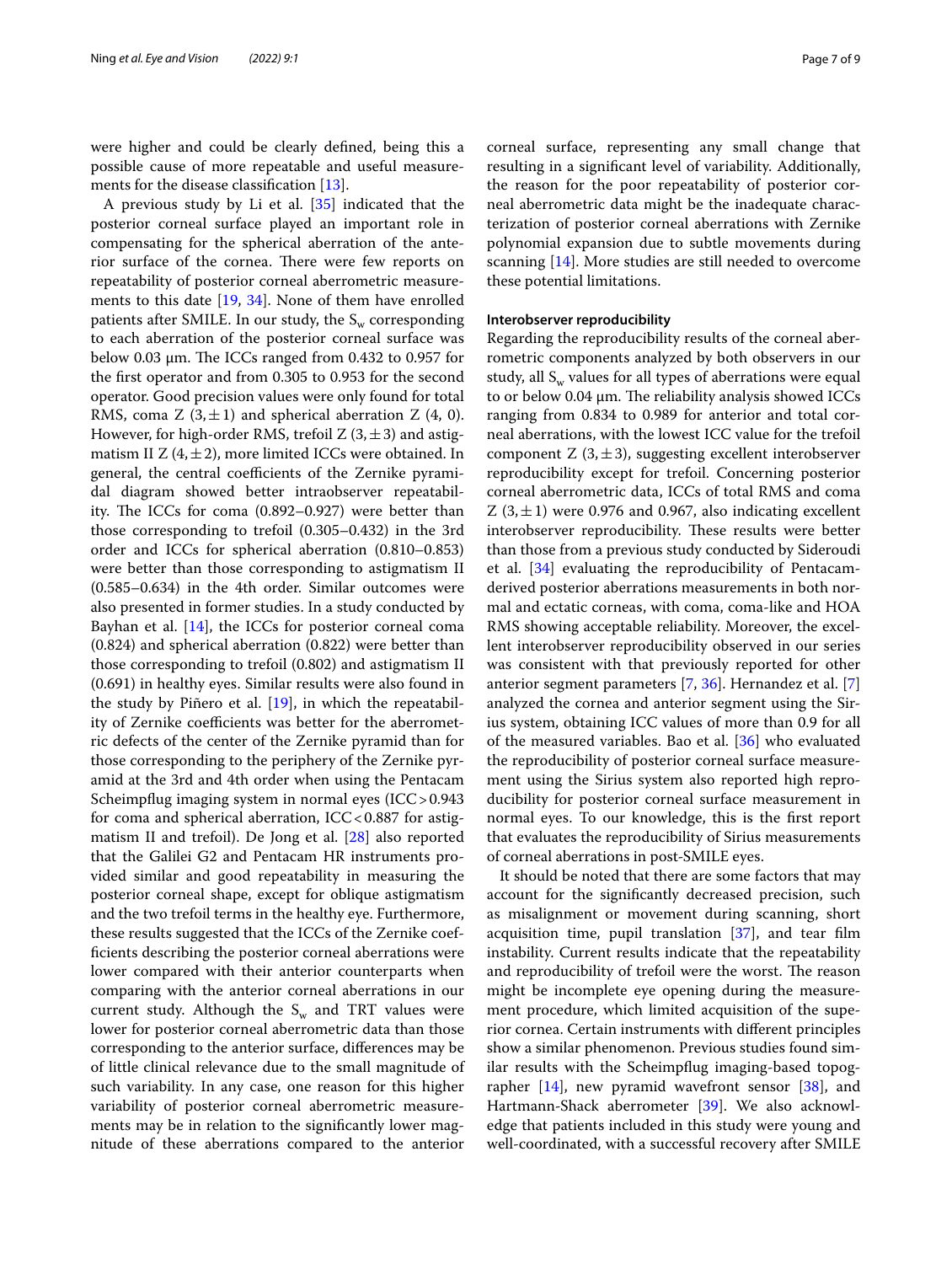without complications. Therefore, further research may include patients with a wider age range, and evaluate which device can more precisely determine the aberrations of the posterior surface of the cornea.

## **Conclusions**

In conclusion, the repeatability of anterior corneal aberrations and total corneal aberrations was high, with a moderate repeatability for the trefoil component. Likewise, the Sirius system showed some variability in a few of the posterior corneal aberrations parameters. In terms of reproducibility, all corneal aberrations showed low variability between measurements of both examiners, except for trefoil, which had poor to moderate reproducibility. These findings suggest that the Scheimpflug-Placido can be used to reliably quantify the HOAs of the anterior and total cornea. The measurement of posterior corneal aberrations although less consistent, may still be considered for clinical use but with some range of variability.

#### **Abbreviations**

ICC: Intraclass correlation coefficient; PRK: Photorefractive keratectomy; LASIK: Laser in situ keratomileusis; SMILE: Small incision lenticule extraction; RMS: Root mean square; S<sub>w</sub>: Standard deviation; TRT: Test-retest repeatability; HOAs: High-order aberrations.

#### **Acknowledgements**

Not applicable.

#### **Authors' contributions**

RN: Study conception, design, execution, data collection and article writing; RG: Study conception, design, execution, data analysis and article writing; DP: data interpretation and study supervision; JZ: Data analysis and interpretation; QG: Data analysis and interpretation; YJ: Data collection and study supervision; YW: Data collection; CW: Study conception, design and study supervision; JH: Study conception, design, execution, data interpretation, article writing and fnal supervision. All authors read and approved the fnal manuscript.

#### **Funding**

This study was supported by the Medical and Health Science and Technology Program of Zhejiang Province (2019KY111); Foundation of Wenzhou City Science & Technology Bureau (Y2020037); EYE & ENT Hospital of Fudan University High-level Talents Program (2021318); Clinical Research Plan of SHDC (SHDC-2020CR1043B). The funders had no role in study design, data collection and analysis, decision to publish, or preparation of the manuscript.

#### **Availability of data and materials**

All data analyzed during this study are included in this published article.

## **Declarations**

#### **Ethics approval and consent to participate**

The study was approved by the Office of Research Ethical Committee (KYK201321), Eye Hospital of Wenzhou Medical University. All patients were informed in advance about the purpose of the study and signed an informed consent following the tenets of the Helsinki Declaration.

#### **Consent for publication**

Not applicable.

#### **Competing interests**

The authors declare that they have no competing interests.

#### **Author details**

<sup>1</sup> Eye Hospital and School of Ophthalmology and Optometry, Wenzhou Medical University, Wenzhou, Zhejiang, China. <sup>2</sup> Eye Institute and Department of Ophthalmology, Eye and ENT Hospital, Fudan University, Shanghai, China. 3 <sup>3</sup> Group of Optics and Visual Perception, Department of Optics, Pharmacology and Anatomy, University of Alicante, Alicante, Spain. <sup>4</sup>NHC Key Laboratory of Myopia (Fudan University), Key Laboratory of Myopia, Chinese Academy of Medical Sciences, Shanghai, China. <sup>5</sup>Shanghai Research Center of Ophthalmology and Optometry, Shanghai, China.

## Received: 13 May 2021 Accepted: 24 November 2021<br>Published online: 04 January 2022

#### **References**

- <span id="page-7-0"></span>Bottos KM, Leite MT, Aventura-Isidro M, Bernabe-Ko J, Wongpitoonpiya N, Ong-Camara NH, et al. Corneal asphericity and spherical aberration after refractive surgery. J Cataract Refract Surg. 2011;37(6):1109–15.
- <span id="page-7-1"></span>Gatinel D, Azar DT, Dumas L, Malet J. Effect of anterior corneal surface asphericity modifcation on fourth-order zernike spherical aberrations. J Refract Surg. 2014;30(10):708–15.
- <span id="page-7-2"></span>3. Pedersen IB, Ivarsen A, Hjortdal J. Three-year results of small incision lenticule extraction for high myopia: refractive outcomes and aberrations. J Refract Surg. 2015;31(11):719–24.
- <span id="page-7-3"></span>4. Eydelman M, Hilmantel G, Tarver ME, Hofmeister EM, May J, Hammel K, et al. Symptoms and satisfaction of patients in the Patient-Reported Outcomes With Laser In Situ Keratomileusis (PROWL) studies. JAMA Ophthalmol. 2017;135(1):13–22.
- <span id="page-7-4"></span>5. Milla M, Piñero DP, Amparo F, Alió JL. Pachymetric measurements with a new Scheimpfug photography-based system: intraobserver repeatability and agreement with optical coherence tomography pachymetry. J Cataract Refract Surg. 2011;37(2):310–6.
- 6. Nasser CK, Singer R, Barkana Y, Zadok D, Avni I, Goldich Y. Repeatability of the Sirius imaging system and agreement with the Pentacam HR. J Refract Surg. 2012;28(7):493–7.
- <span id="page-7-11"></span>7. Hernández-Camarena JC, Chirinos-Saldaña P, Navas A, Ramirez-Miranda A, de la Mota A, Jimenez-Corona A, et al. Repeatability, reproducibility, and agreement between three diferent Scheimpfug systems in measuring corneal and anterior segment biometry. J Refract Surg. 2014;30(9):616–21.
- <span id="page-7-5"></span>8. Savini G, Barboni P, Carbonelli M, Hoffer KJ. Repeatability of automatic measurements by a new Scheimpfug camera combined with Placido topography. J Cataract Refract Surg. 2011;37(10):1809–16.
- <span id="page-7-6"></span>9. Jin H, Ou Z, Guo H, Zhao P. Myopic laser corneal refractive surgery reduces interdevice agreement in the measurement of anterior corneal curvature. Eye Contact Lens. 2018;44(Suppl 1):S151–7.
- 10. Lu W, Miao Y, Li Y, Hu X, Hu Q, Huang J. Comparison of multicolored spot refection topographer and Scheimpfug-Placido system in corneal power and astigmatism measurements with normal and post-refractive patients. J Refract Surg. 2019;35(6):370–6.
- 11. Hashemi H, Asharlous A, Aghazadeh Amiri M, Yekta A, Ramin S, Taheri A, et al. Intrasubject repeatability and interdevice agreement of anterior chamber depth measurements by Orbscan and Pentacam in diferent grades of keratoconus. Eye Contact Lens. 2019;45(1):51–4.
- <span id="page-7-7"></span>12. Hashemi H, Yekta A, Khabazkhoob M. Efect of keratoconus grades on repeatability of keratometry readings: comparison of 5 devices. J Cataract Refract Surg. 2015;41(5):1065–72.
- <span id="page-7-8"></span>13. Ortiz-Toquero S, Rodriguez G, de Juan V, Martin R. Repeatability of wavefront aberration measurements with a Placido-based topographer in normal and keratoconic eyes. J Refract Surg. 2016;32(5):338–44.
- <span id="page-7-9"></span>14. Bayhan HA, Aslan Bayhan S, Muhafiz E, Can I. Repeatability of aberrometric measurements in normal and keratoconus eyes using a new Scheimpfug-Placido topographer. J Cataract Refract Surg. 2014;40(2):269–75.
- <span id="page-7-10"></span>15. Applegate RA, Marsack JD, Ramos R, Sarver EJ. Interaction between aberrations to improve or reduce visual performance. J Cataract Refract Surg. 2003;29(8):1487–95.